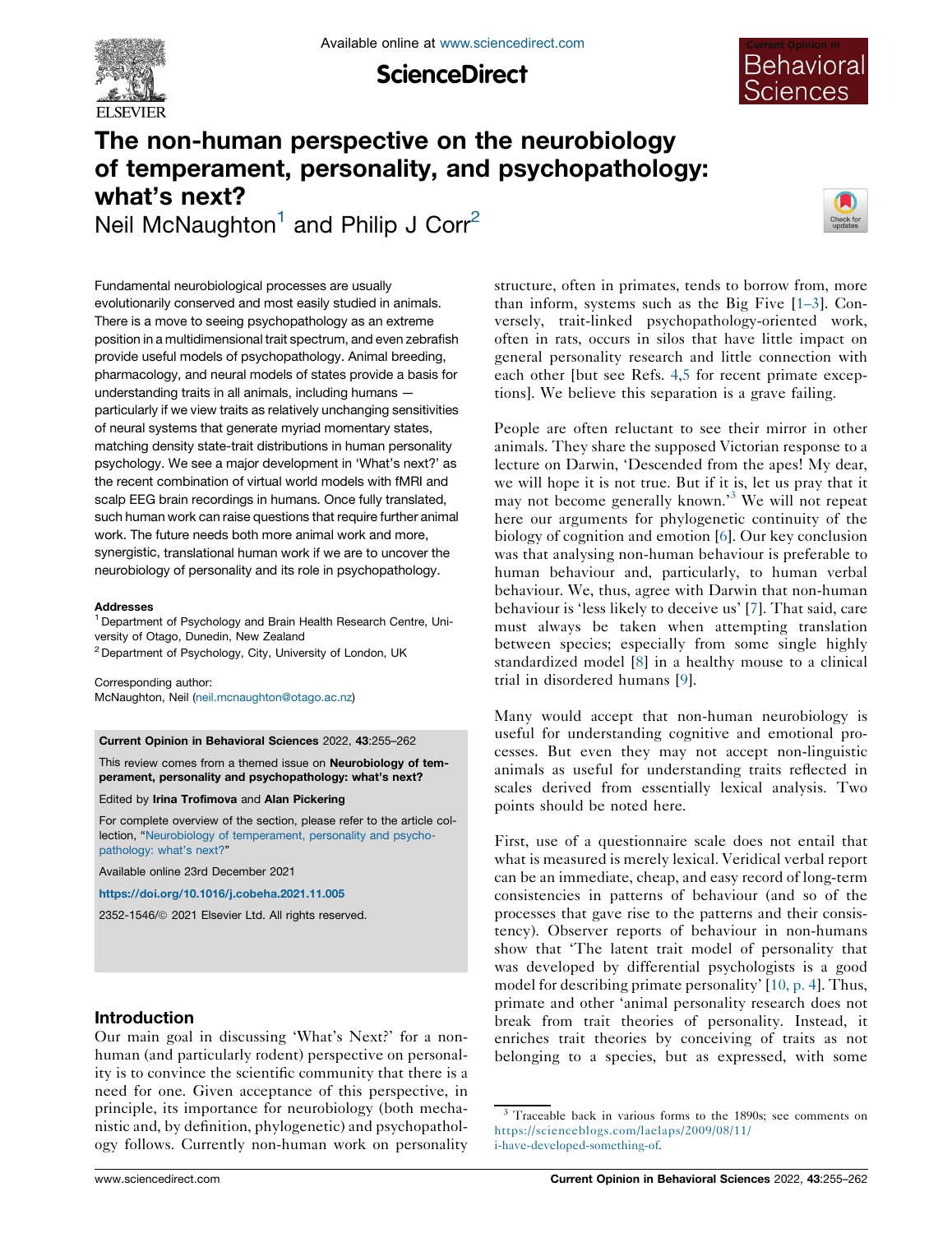modifications, across species' [1, p. [12](#page-5-0)]. Consistent patterns define the trait of interest (which may underlie scores on a range of different scales), which will arise from 'causal processes in the functioning of personality and treatment of psychopathology' [11, [Figure](#page-5-0) 3, p 132].

Second, the *consistency* of personality, [i.e. patterns of Affect, Behaviour, Cognition, and Desire: ABCD; [12](#page-5-0)], will often vary among individuals depending on the settings of simply modulatory systems that are phylogenetically old, highly conserved, and fundamental to psy-chopathology [\[13](#page-5-0)<sup>\*</sup>]. Analysis of simpler animals should make the causal  $[13\bullet]$  $[13\bullet]$  and adaptive  $[2,14]$  $[2,14]$  nature of traits clearer; with the human case often reflecting superficial phylogenetically late rostral additions to a common fundamental caudal control system. That is, phylogeny generally adds more selective sensory filters and more extensive goal-subgoal scaffolding to trait systems with structures that have highly conserved adaptive functions.

We provide below brief examples of ways animal work can impact on our understanding of personality traits in general, their neurobiology, and the links of both to psychopathology. We assume (see also [Figure](#page-3-0) 2) a hierarchy of traits and a partially matching trait-like hierarchy for psychopathology  $[11,15,16,17$  $[11,15,16,17$  $[11,15,16,17$  $[11,15,16,17$ <sup>\*\*</sup>] where assessment of disorder can often be viewed as assessing traits [\[18](#page-6-0)].

We believe non-human work across a range of species can provide a clear picture of: (1) the neural organisation of state systems that express both trait characters and psychopathological symptoms; (2) the pharmacological nature of conserved neuromodulatory and hormonal systems that exert trait-like control of behaviour; and, (3) of the evolution of traits as exemplified by breeding and genetic modification and as assessed by comparative observation [\[2](#page-5-0),[14\]](#page-5-0).

Finally, since all species differ in how they express conserved systems, we look at novel translational work, focussed on human defensive traits, that uses virtual predators and imaging to test models based on nonhuman neuropsychology. Such comparative work determines phylogenetic homologies, and so indicates functions, while nonetheless directly testing their applicability to the human species normally tested by personality psychologists. In this regard, non-human work allows a complete personality neuroscience to rival any of the other applications of neuroscience within psychology.

Our overview focuses on traits linked to defensive behaviour. There is a substantial body of work on defensive systems, their phylogeny, effects of breeding, and human homology. Defence provides clear parallels between nonhumans and humans; and between normal variation and psychopathology at its extremes. The intersection of personality and psychopathology (particularly with fear

and anxiety) may seem to limit us to only more primitive aspects of states and traits, and exclude more 'human' ones. But our approach can be extended to all aspects of human states and traits, if we make similar allowances for variation in surface elaboration as we must among other species.

There is a range of other less-developed areas where the same approach can be taken in principle. For example [for review see Ref. [19](#page-6-0) ], maternal immune activation not only results in autism and schizophrenia in humans but (particularly in interaction with genetic risk factors) can be used to generate animal models of these disorders and so, potentially, of human traits such as schizotypy [\[20](#page-6-0)]. As with trait measures in humans, challenge tests can be used to separate animals into high and low scoring groups<sup>4</sup> ; showing, for example, that with stress-resilient versus stress-susceptible females and males susceptibility and gender interact in determining both baseline and stressrelated brain rhythm changes across different structures [\[21](#page-6-0)]. Likewise, fish can provide useful models not only of anxiety and fear but also of autism spectrum, attention deficit, and serotonin-related stress disorders [[22,23](#page-6-0) ,[24](#page-6-0)].

# Main text of review Understanding State control

Traits are consistencies in *patterns* of ABCD through time. Events, memories, and imagination elicit moment-tomoment state changes. The resultant ABCD will vary depending both on the current input to the relevant neural systems and the long-term sensitivities of the systems to that input. Understanding state control will, therefore, be important whether we view traits as density distributions of states [\[27](#page-6-0),[28\]](#page-6-0) or more mechanistically as long-term settings of modulatory control systems that account for state distributions  $[13\text{°}$  $[13\text{°}$ . So, the neurobiology of traits rests on a foundation of the neural control of states — about which non-human work provides considerable information. This is particularly clear for the conserved 'survival circuits' [\[29](#page-6-0)] that provide the basis for the most basic motivation-related traits, which are particularly important for psychopathology.

The Reinforcement Sensitivity Theory (RST) of Personality [see Ref. [30](#page-6-0)], in particular, has an explicit origin in the integration of a mass of non-human with human data [\[31](#page-6-0)]. Recent developments of the neuropsychology of RST [\[25](#page-6-0),[32\]](#page-6-0) include a detailed symmetrical neurology [\(Figure](#page-2-0) 1). Importantly, this picture of normal behavioural control and so normal trait variation, even with the most phylogenetically old elements, also accounts for key details of psychopathology [\[33](#page-6-0)].

<sup>&</sup>lt;sup>4</sup> This approach can make assessments of interactions easy to visualise, although the analyses can also be executed (and often with higher power) using continuous variables augmented by presenting 'simple slopes' visualisations of the interactions.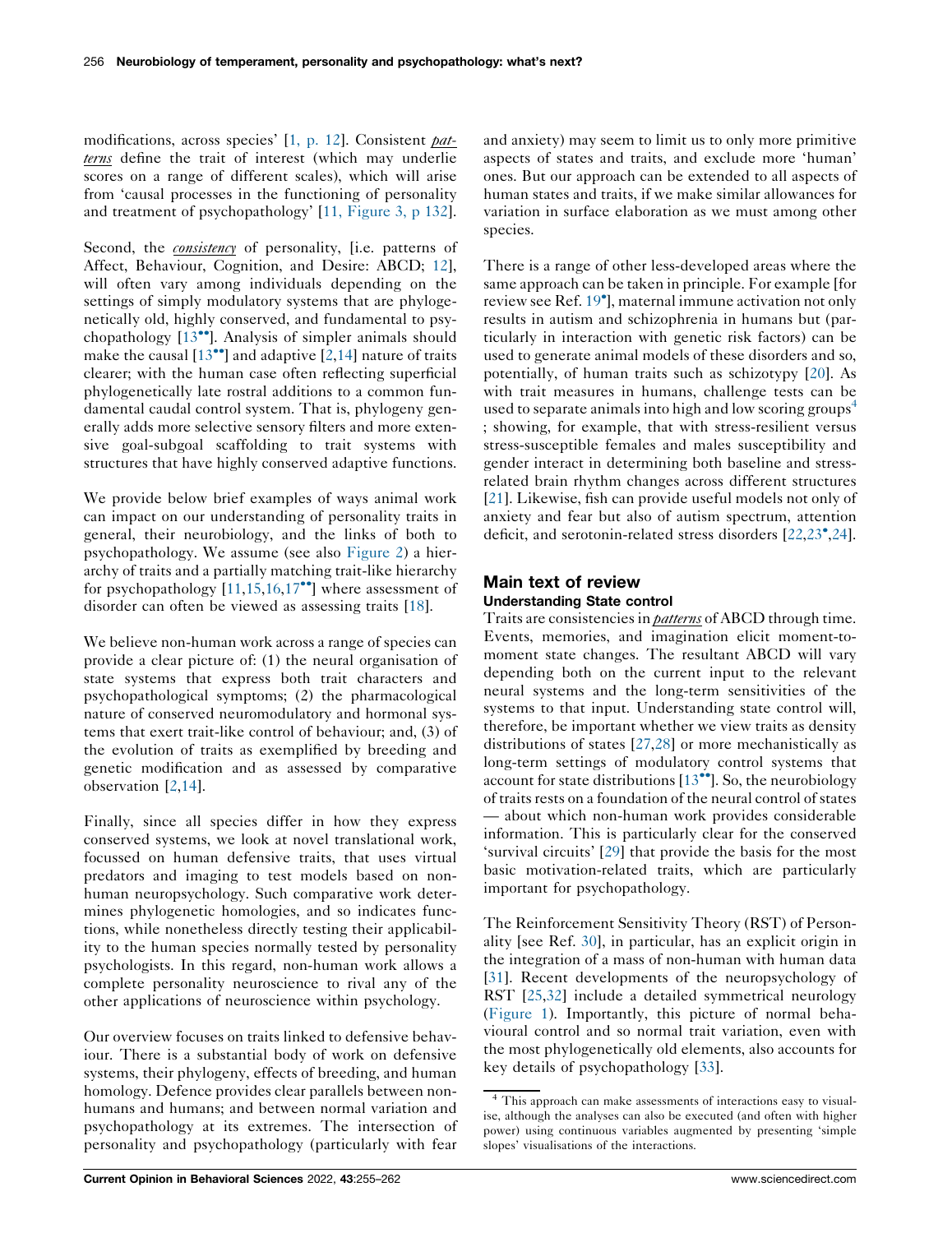

<span id="page-2-0"></span>Figure 1

Repulsion, inhibition, and attraction systems in the brain [from Ref. [13](#page-5-0)\*\*, based on Ref. [25\]](#page-6-0). Hierarchical organisation results in moment-to-moment state changes that depend on 'motivational distance' (resulting from the interaction of specific outcome value with general trait sensitivity. Panic proneness as a facet could depend on the sensitivity of the PAG to its specific inputs, trait anxiety could depend on endogenous benzodiazepine control of the inhibition system, and metatrait stability could depend on control of all three systems by serotonin [\[26\]](#page-6-0) with other monoamines or hormones providing sources of additional traits. Abbreviations: OFC = orbital frontal cortex; PAG = periaqueductal grey.

## Understanding trait control

Traits, having high or low values across individuals, simplify ABCD variation within a population. They involve systems where both high and low reactivity will have adaptive benefits and costs and so there will be 'balancing selection (where selection itself maintains genetic variation)' [34, p. [554\]](#page-6-0).

But how is this variation controlled? Selection of animals for particular behavioural characters shows how personality traits can evolve; and also provides an interesting guide as to the way superficially unrelated characters may be combined during such selection.

While laboratory rats may not be good models for the entire range of human behavior, the hormonal basis of emotional behavior has many homologies [and use of] experimental subjects with contrasting differences in endocrine function and behavior is a powerful experimental tool. [35, p. [370\]](#page-6-0).

Let us look at some examples. The classic silver fox experiment, selecting only for a single tameness (prosocial-toward-humans) score, found decreased stress hormones and increased serotonin; but it also obtained doglike features such as floppy ears, curly tails, and juvenile body forms [for review, see Ref. [36](#page-6-0)] — and even a decrease in tooth size [[37\]](#page-6-0). Likewise, the Maudsley Reactive/Non-Reactive rat strains were obtained by selection on a single simple character (defecation in response to open field stress) but differ on such a wide range of related responses that they have been taken as a model of emotionality or neuroticism. Unlike the foxes, they differ in their prolactin, but not pituitary-adrenal (e. g. corticosterone), responses to stressors and so are not a complete model of general stress reactivity [\[35](#page-6-0)]. A third pattern is seen in 'rats bred for low [locomotor] response to novelty [who] exhibit high levels of inhibition, anxietyrelated behaviors, passive stress coping, and anhedonia compared to high novelty responding rats that vigorously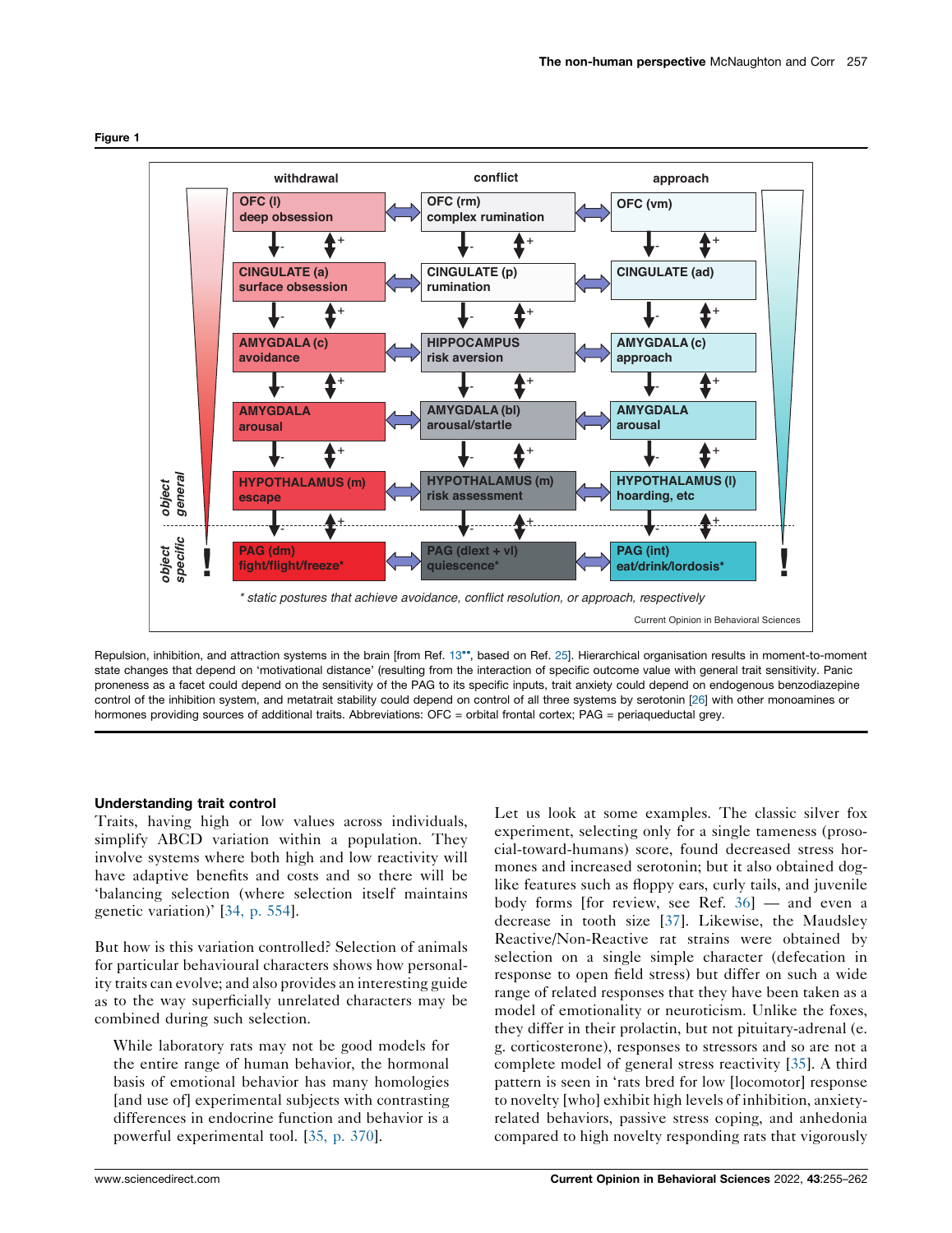

<span id="page-3-0"></span>

Comparison (based on Refs. [[64,65\]](#page-7-0)) of RDoC and HiTOP with addition of a tentative comparison of HiTOP with the Big 5. Note that HiTOP 'fear' has been renamed 'threat' and fear and anxiety included as separate syndromes (matching both RDoC and [Figure](#page-2-0) 1). Red arrows represent positive correlations, blue represent negative ones. The mappings of even simple elements are not one-to-one and the systems' structures are different: RDoC has no official hierarchical structure; HiTOP has a single highest order factor (termed a superspectrum and constituting the general factor of psychopathology or p-factor) with 3 embedded superspectra, each reflecting covariance of a pair of spectra; Big 5 has only two separate highest order factors (metatraits). The same conserved neural systems must control the individual trait patterns of affects, behaviors, cognitions and desires [[12\]](#page-5-0) that are meant to be encapsulated by each of these classifications. It should follow that both with animal personality and human classifications their common underlying neuroscience should ultimately provide a foundation for translation between them.

explore novel environments, exhibit greater impulsivity, aggression, and risk-taking' [\[38,](#page-6-0) p. 2]. The high responders have *higher* stress-induced corticosterone but *reduced* hippocampal glucocorticoid receptor expression and a higher tendency to self-administer corticosterone. Interestingly, they also show reduced epigenetic effects of stressful manipulations on their offspring.

The common story, here, is that some very simple, situation-specific, character may be used as the basis for selection but the strains then separate on deeper underlying (often hormonal) control factors. Hormonal (corticosterone), neurohormonal (benzodiazepine), and neuromodulatory (serotonin) factors have widespread action across the brain and so changes in their response affects systems as a whole (as well as physical morphology in the fox case), not just individual behaviours. Critically for translation to humans, these hormones and their fundamental effects will be highly conserved even if detailed superficial expression varies across species  $[13^{\bullet\bullet}, 24, 35]$  $[13^{\bullet\bullet}, 24, 35]$  $[13^{\bullet\bullet}, 24, 35]$ .

The potential for linkage of this approach with state theory is shown by a recent attempt to generate a model of a form of trait anxiety linked to generalized anxiety disorder (GAD). So-called 'contextual' fear conditioning (in contrast with conditioning to a simple stimulus) produces freezing behaviour that is sensitive to anxiolytic drugs. This contextual conditioning has been used as a basis for *bi-directional* selection of the Carioca high (CHF) and low (CLF) freezing strains of rat, with differences appearing after only 3 generations. Importantly, the differences generalise to 'several behavioral tests, including the elevated plus maze (EPM), the social interaction test and defensive responses that are induced by electrical stimulation of the dorsal periaqueductal gray' [[39,](#page-6-0) p. 2].

Critically for its GAD equivalence, CHF/CLF show normal cued fear conditioning [[40\]](#page-6-0) and normal depression in the forced swim test [\[41](#page-6-0)]. Also Ref. [\[42](#page-6-0)], conditioning itself was not the key aspect of selection: the CHF showed high and the CLF showed low anxiety-related responses, relative to unselected control (CTL), in an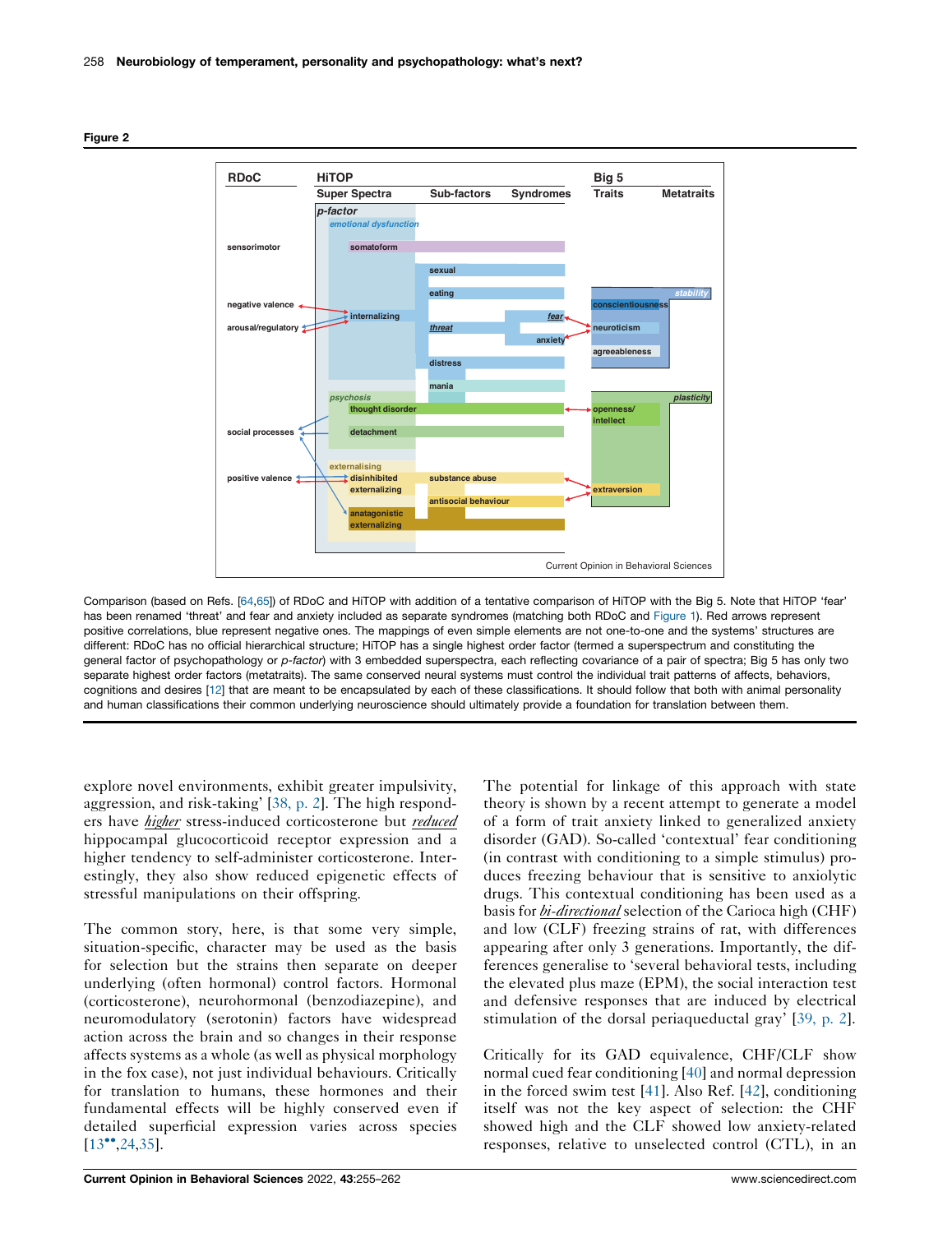ethological test; where CLF but not CHF rats, also showed a reduced benzodiazepine anxiolytic response compared to CTL. CHF also react more strongly to chronic unpredictable mild stress [\[43](#page-6-0)].

Interestingly, CHF rats consume more alcohol (with females even more than males) and less saccharine than  $CLF$  and  $CTL$  — results that 'support the hypothesis that there is a positive relationship between anxiety and alcohol intake, and provide further evidence for the use of CHF rats as a model of GAD' [\[44,](#page-6-0) p. 1]. The use of bidirectional selection is interesting at the neural level (see [Figure](#page-2-0) 1) since CHF brain activation by contextual cues was high in the locus coeruleus, periventricular nucleus of the hypothalamus (PVN), and lateral portion of the septal area and low . . . in the medial portion of the septal area, dentate gyrus, and prelimbic cortex (PL) compared to CTL animals. [Whereas,] CLF rats exhibited a decrease . . . in the PVN, PL, and basolateral nucleus of the amygdala and increase in the cingulate and perirhinal cortices compared to CTL animals. [So, CHF and CLF had] opposing influences on the PVN, the main structure involved in regulating the hypothalamic–pituitary–adrenal neuroendocrine responses observed in anxiety disorders [\[45,](#page-6-0) p. 1].

These activity patterns could have resulted from differences in  $5-\text{HT}_{2A}$  expression [[39\]](#page-6-0) but could have been bidirectionally distinct. Bidirectional selection for high and low anxiety-related-behaviour in the elevated + maze, for example, produces increased periaqueductal grey and decreased superior colliculus activity, respectively, relative to normal mice; and distinct maladaptive changes in defence reactions [\[46](#page-6-0)].

The choice of a simple, well-understood, task (and control tests) is important with such learning-based breeding experiments, if simple understandable traits are to be studied. The Roman high- (RHA) and low- (RLA) avoidance rats were subjected to bidirectional selection for speed of acquisition of a 2-way avoidance task. While anxiolytic drugs produce a superficially paradoxical improvement in 2-way avoidance learning (due to a selective effect on passive but not active avoidance), behaviour in the task will also clearly depend on a range of other factors (including the capacity for 1-way avoidance). Unsurprisingly, therefore, RHA differ from RLA on many traits: proactive coping; sensation/novelty seeking; innate preference for natural and drug rewards; and high impulsivity.

High levels of impulsivity are associated with several neuropsychiatric conditions including attention-deficit hyperactivity disorder, obsessive compulsive disorder, schizophrenia, and drug addiction. [So,] RHA rats [may] represent a valid genetic model, with face, construct, and predictive validity, to investigate the neural underpinnings of behavioral disinhibition, novelty seeking, impulsivity, vulnerability to drug addiction as well as deficits in attentional processes, cognitive impairments and other schizophrenia-relevant traits [47, [p.1](#page-6-0)].

The Roman rat model shows clear and interesting trait results of breeding for a simple learning score but, unlike the simpler Carioca rat model, poses the question as to what is the nature and number of the traits that have been selected for. They are clearly not specific to 2-way avoidance (and anxiolytic action) as such and extend beyond defensive behaviour to changes in responses to positive reinforcers.

## Explicit non-human to human translation

When comparing species, ensuring homology is important [see, e.g. Ref. [48\]](#page-6-0). In commenting on two papers that appeared in the same issue of Nature Human Behaviour, we asked:

How can we test whether humans are like rodents when responding to threats? The clearest view of the nature of, and distinctions between, fear and anxiety in both rats and mice comes from 'ethoexperimental' exposure to predators, the effects of which we can subject to challenge with anxiolytic and panicolytic drugs and translate to people.

How do we expose people to a real predator in an experiment? Doing so, especially while asking them to remain still in [an fMRI] scanner, sounds tricky. This problem has been solved using virtual worlds that contain [virtual] 'predators' that deliver real-world pain [\[49](#page-6-0)<sup>°</sup>, p. 1].

Fung, et al. [50, p. [702\]](#page-6-0) used such a paradigm [see also Ref. [51](#page-6-0)] to show that trait anxiety (as measured by the Spielberger State Trait Anxiety Inventory) was unrelated to escape under urgency but 'individuals with higher trait anxiety escaped earlier during slow threats' and, consistent with [Figure](#page-2-0) 1, 'trait anxiety positively correlated with activity in the vHPC, mPFC, amygdala and insula'. vHPC (ventral hippocampal) activity has also been shown to be more related to avoidance in approach-avoidance conflicts than to threat *per se* [[52\]](#page-6-0), while hippocampal lesions affect approach to threat and amygdala escape from it, but not *vice versa*  $[53]$  $[53]$  — as in the non-human literature.

Also consistent with [Figure](#page-2-0) 1, Korn and Bach [54, p. [733](#page-6-0)] used behaviour modelling coupled with fMRI to 'provide a decision-theoretic outlook on the role of the human hippocampus, amygdala and prefrontal cortex in resolving approach–avoidance conflicts relevant for anxiety and integral for survival'. Such tasks also show human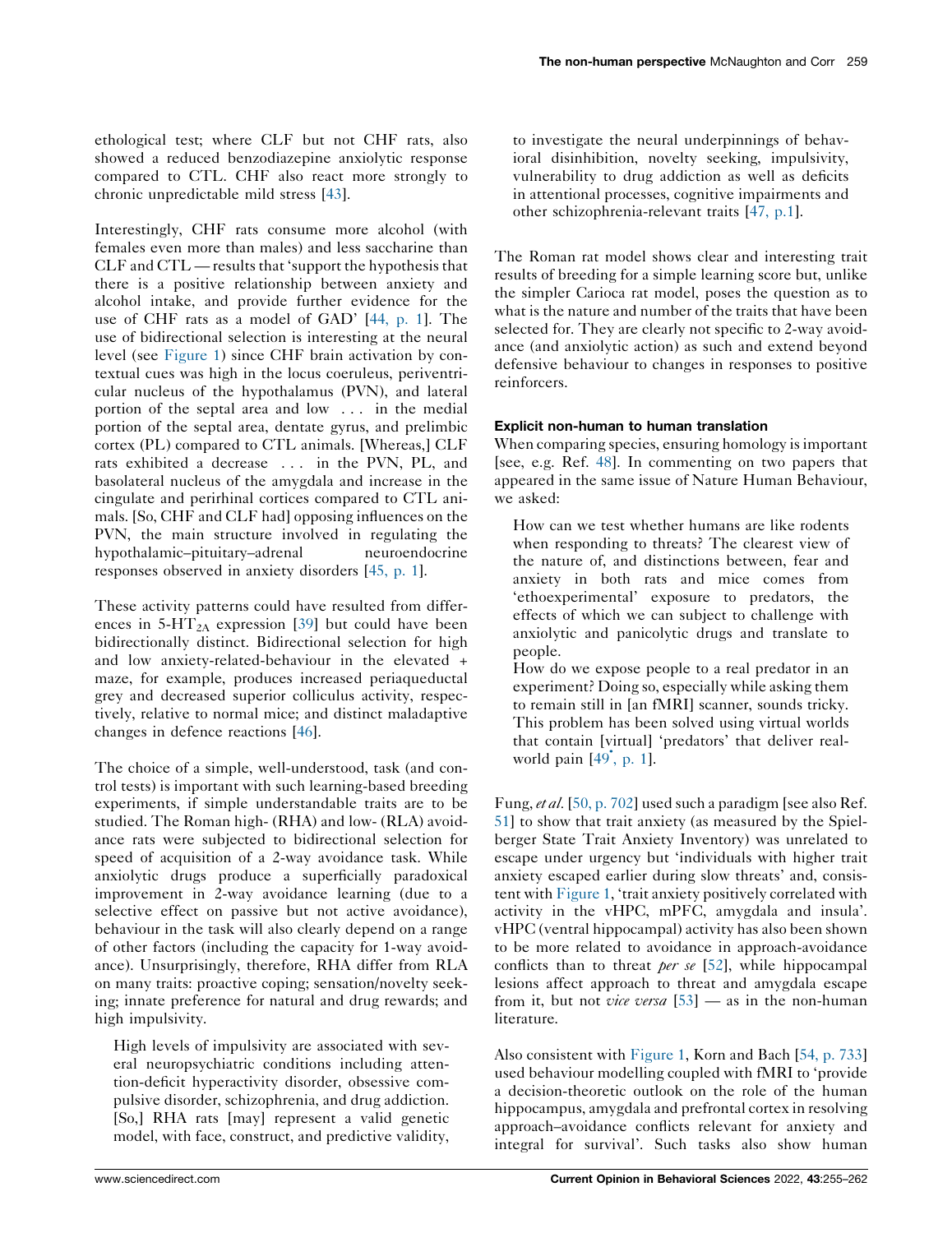<span id="page-5-0"></span>hippocampal and amygdala activity in the theta band that can be directly compared to rodent results [[55\]](#page-6-0). Conversely, the simple behavioural measures of risky foraging in such tasks can be linked to gender, IQ, self-reported cognitive complexity, and self-reported daringness [[56\]](#page-7-0).

## **Conclusions**

Experimental work on animal traits, even in the wellstudied defensive systems that we have reviewed, has so far focussed on links between behavioural and morphological traits [[36\]](#page-6-0) or models of psychopathology [e.g. Refs. [24,35](#page-6-0),[39\]](#page-6-0) as has human translation [e.g. Refs. [32,50](#page-6-0)]. While informing personality, these studies do not directly target it as a primary topic. Conversely, the animal literature on personality structure has followed the main human literature [10] in using self/other report with limited connections to mechanisms and psychopathology.

Future experimental animal work should move beyond a blinkered single-disorder-model approach to not only the nature of the underlying general population traits involved but also questions of the relation these psychopathology-linked traits to more general work on animal personality structure [1,2]. While in human work personality and psychopathology are seen as related hierarchies [15,[57–60\]](#page-7-0) there is as yet no simple or direct translation between them as systems (nor between them and the non-hierarchical RDoC approach [\[61](#page-7-0),[62\]](#page-7-0)); although there are points of contact where constructs can be tentatively treated as the similar, if not identical [\(Figure](#page-3-0) 2). Indeed, it is possible that a single psychopathological dimension will best be explained as the result of interaction between two or more normal personality traits rather than being an extreme of a single such trait [\[63](#page-7-0)]. Animal work, particularly cross-breeding or drug-strain interaction tests [\[42](#page-6-0)], would be particularly useful under these circumstances. Starting with low level syndromes/aspects (e.g. panic, fear, anxiety, obsession) anchored in a detailed neuropsychology of conserved survival circuits (e.g. [Figure](#page-2-0) 1) should provide a common anchor for all of these classifications.

A final crucial step, which we are beginning to take, is to match detailed animal work on neural systems to necessarily more coarse-grained human translation while ensuring the homology of the tests involved both behaviourally [\[51](#page-6-0)] and pharmacologically  $[32,66,67^{\bullet\bullet}]$  $[32,66,67^{\bullet\bullet}]$  $[32,66,67^{\bullet\bullet}]$  $[32,66,67^{\bullet\bullet}]$  to [generate](#page-7-0) biomarkers of human disorder  $[68\text{°}$  $[68\text{°}$ . In the ideal case, here, non-human and human experiments would be planned in parallel or be directly linked one to the other and both would aim to understand (mechanistically and phylogenetically) both the underlying specific traits and the higher order structure within which those traits are embedded.

## Conflict of interest statement

Nothing declared.

## Acknowledgement

None.

#### References and recommended reading

Papers of particular interest, published within the period of review, have been highlighted as:

- of special interest
- •• of outstanding interest
- 1. Weiss A: [Personality](http://refhub.elsevier.com/S2352-1546(21)00197-2/sbref0005) traits: a view from the animal kingdom. J Pers 2018, 86:12-22
- 2. Masilkova M, Weiss A, Slipogor V, Konecna M: [Comparative](http://refhub.elsevier.com/S2352-1546(21)00197-2/sbref0010) assessment of [behaviorally](http://refhub.elsevier.com/S2352-1546(21)00197-2/sbref0010) derived personality structures in [golden-handed](http://refhub.elsevier.com/S2352-1546(21)00197-2/sbref0010) tamarins (Saguinus midas), cotton-top tamarins (Saguinus oedipus), and common [marmosets](http://refhub.elsevier.com/S2352-1546(21)00197-2/sbref0010)<br>[\(Callithrix](http://refhub.elsevier.com/S2352-1546(21)00197-2/sbref0010) jacchus). J Comp Psychol 2020, 134:453-466.
- 3. Delgado MM, Sulloway FJ: Attributes of [conscientiousness](http://refhub.elsevier.com/S2352-1546(21)00197-2/sbref0015) throughout the animal kingdom: an empirical and [evolutionary](http://refhub.elsevier.com/S2352-1546(21)00197-2/sbref0015) overview. Psychol Bull 2017, 143[:823-867.](http://refhub.elsevier.com/S2352-1546(21)00197-2/sbref0015)
- 4. Latzman RD, Freeman HD, [Schapiro](http://refhub.elsevier.com/S2352-1546(21)00197-2/sbref0020) SJ, Hopkins WD: The contribution of genetics and early rearing [experiences](http://refhub.elsevier.com/S2352-1546(21)00197-2/sbref0020) to hierarchical personality dimensions in [chimpanzees](http://refhub.elsevier.com/S2352-1546(21)00197-2/sbref0020) (Pan [troglodytes\)](http://refhub.elsevier.com/S2352-1546(21)00197-2/sbref0020). J Pers Soc Psychol 2015, 109:889-900.
- 5. Weiss A, Wilson VAD, [Hopkins](http://refhub.elsevier.com/S2352-1546(21)00197-2/sbref0025) WD: Early social rearing, the V1A arginine [vasopressin](http://refhub.elsevier.com/S2352-1546(21)00197-2/sbref0025) receptor genotype, and autistic traits in [chimpanzees](http://refhub.elsevier.com/S2352-1546(21)00197-2/sbref0025). Autism Res 2021, 14:1843-1853.
- 6. [McNaughton](http://refhub.elsevier.com/S2352-1546(21)00197-2/sbref0030) N, Corr PJ: Animal cognition and human personality. In The [Reinforcement](http://refhub.elsevier.com/S2352-1546(21)00197-2/sbref0030) Theory of Personality. Edited by Corr PJ. Cambridge University Press; [2008:95-119.](http://refhub.elsevier.com/S2352-1546(21)00197-2/sbref0030)
- 7. Darwin C: The [Expression](http://refhub.elsevier.com/S2352-1546(21)00197-2/sbref0035) of the Emotions in Man and Animals. Chicago, Illinois: University of Chicago Press; [1965/1872.](http://refhub.elsevier.com/S2352-1546(21)00197-2/sbref0035)
- 8. Richter SH, Garner JP, Würbel H: [Environmental](http://refhub.elsevier.com/S2352-1546(21)00197-2/sbref0040) [standardization:](http://refhub.elsevier.com/S2352-1546(21)00197-2/sbref0040) cure or cause of poor reproducibility in animal [experiments?](http://refhub.elsevier.com/S2352-1546(21)00197-2/sbref0040) Nat Methods 2009, 6:257-261.
- 9. Garner JP: The [significance](http://refhub.elsevier.com/S2352-1546(21)00197-2/sbref0045) of meaning: why do over 90% of behavioral [neuroscience](http://refhub.elsevier.com/S2352-1546(21)00197-2/sbref0045) results fail to translate to humans, and what can we do to fix it? ILAR J 2014, 55[:438-456.](http://refhub.elsevier.com/S2352-1546(21)00197-2/sbref0045)
- 10. Weiss A: A human model for primate [personality](http://refhub.elsevier.com/S2352-1546(21)00197-2/sbref0050). Proc R Soc B Biol Sci 2017, 284[:20171129.](http://refhub.elsevier.com/S2352-1546(21)00197-2/sbref0050)
- 11. DeYoung CG, Krueger RF: A [cybernetic](http://refhub.elsevier.com/S2352-1546(21)00197-2/sbref0055) theory of [psychopathology](http://refhub.elsevier.com/S2352-1546(21)00197-2/sbref0055). Psychol Inq 2018, 29:117-138.
- 12. Revelle W: [Experimental](http://refhub.elsevier.com/S2352-1546(21)00197-2/sbref0060) approaches to the study of [personality](http://refhub.elsevier.com/S2352-1546(21)00197-2/sbref0060). In Handbook of Research Methods in Personality [Psychology.](http://refhub.elsevier.com/S2352-1546(21)00197-2/sbref0060) Edited by Robins B, Fraley RC, Krueger RF. Guilford Press; [2007:37-61](http://refhub.elsevier.com/S2352-1546(21)00197-2/sbref0060).
- 13. McNaughton N: Personality [neuroscience](http://refhub.elsevier.com/S2352-1546(21)00197-2/sbref0065) and
- $\ddot{\phantom{0}}$ [psychopathology:](http://refhub.elsevier.com/S2352-1546(21)00197-2/sbref0065) should we start with biology and look for [neural-level](http://refhub.elsevier.com/S2352-1546(21)00197-2/sbref0065) factors? Pers Neurosci 2020, 3:e4

Detailed justification of a phylogenetic approach to personality, existing biology-based theories, and conservation of modulatory control factors in hierarchical systems over the course of evolution.

- Adams MJ, Majolo B, Ostner J, [Schulke](http://refhub.elsevier.com/S2352-1546(21)00197-2/sbref0070) O, De Marco A, Thierry B, Engelhardt A, Widdig A, Gerald MS, Weiss A: [Personality](http://refhub.elsevier.com/S2352-1546(21)00197-2/sbref0070) structure and social style in [macaques](http://refhub.elsevier.com/S2352-1546(21)00197-2/sbref0070). J Pers Soc Psychol 2015, 109[:338-353.](http://refhub.elsevier.com/S2352-1546(21)00197-2/sbref0070)
- 15. Kotov R, Krueger RF, Watson D: A paradigm shift in [psychiatric](http://refhub.elsevier.com/S2352-1546(21)00197-2/sbref0075) [classification:](http://refhub.elsevier.com/S2352-1546(21)00197-2/sbref0075) the Hierarchical Taxonomy Of [Psychopathology](http://refhub.elsevier.com/S2352-1546(21)00197-2/sbref0075) (HiTOP). World Psychiatry 2018, 17:24-25.
- 16. Sellbom M, Carragher N, [Sunderland](http://refhub.elsevier.com/S2352-1546(21)00197-2/sbref0080) M, Calear AL, Batterham PJ: The role of [maladaptive](http://refhub.elsevier.com/S2352-1546(21)00197-2/sbref0080) personality domains across multiple levels of the HiTOP [structure](http://refhub.elsevier.com/S2352-1546(21)00197-2/sbref0080). Pers Mental Health 2020, 14:30- [50.](http://refhub.elsevier.com/S2352-1546(21)00197-2/sbref0080)
- 17. Latzman RD, DeYoung CG, The HiTOP [Neurobiological](http://refhub.elsevier.com/S2352-1546(21)00197-2/sbref0085)  $\ddot{\phantom{0}}$ Foundations Workgroup: Using [empirically-derived](http://refhub.elsevier.com/S2352-1546(21)00197-2/sbref0085) dimensional phenotypes to accelerate clinical [neuroscience:](http://refhub.elsevier.com/S2352-1546(21)00197-2/sbref0085) the Hierarchical Taxonomy of [Psychopathology](http://refhub.elsevier.com/S2352-1546(21)00197-2/sbref0085) (HiTOP) framework. [Neuropsychopharmacology](http://refhub.elsevier.com/S2352-1546(21)00197-2/sbref0085) 2020, 45:1083-1085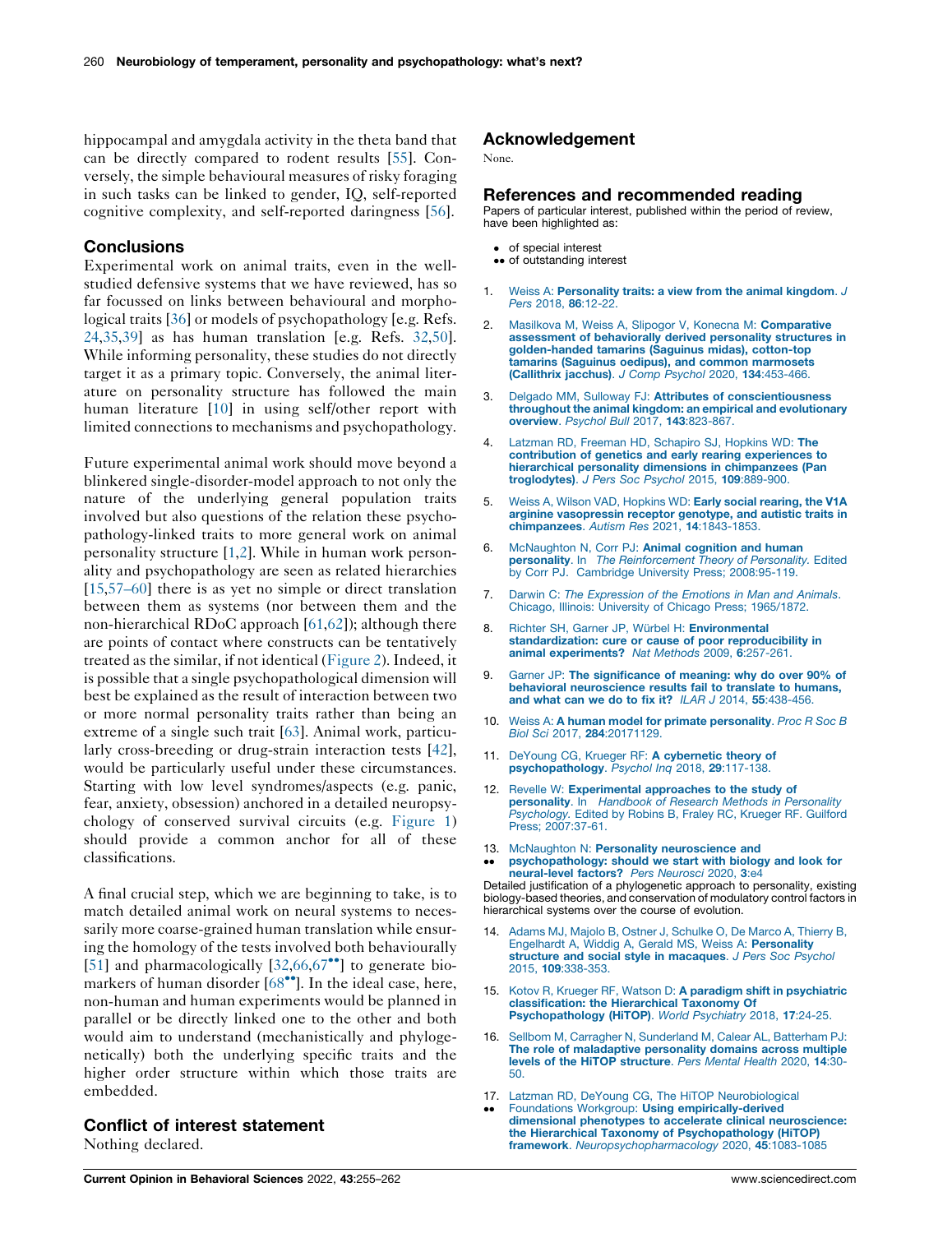<span id="page-6-0"></span>Recent perspective on the HiTOP approach to psychopathology and emphasising that poor progress in mental disorder biomarker development is due 'largely to the shortcomings of current categorical diagnostic systems, rather than intrinsic limitations of biological approaches' (p. 1083).

- 18. DeYoung CG, Chmielewski M, Clark LA, Condon DM, Kotov R, Krueger RF, Lynam DR, Markon KE, Miller JD, Mullins-Sweatt SN et al.: The distinction between symptoms and traits in the Hierarchical Taxonomy of Psychopathology (HiTOP). J Pers 2020 <http://dx.doi.org/10.1111/jopy.12593>. Online ahead of print.
- 19. Bergdolt L, [Dunaevsky](http://refhub.elsevier.com/S2352-1546(21)00197-2/sbref0095) A: Brain changes in a maternal immune .<br>. activation model of [neurodevelopmental](http://refhub.elsevier.com/S2352-1546(21)00197-2/sbref0095) brain disorders. Prog [Neurobiol](http://refhub.elsevier.com/S2352-1546(21)00197-2/sbref0095) 2019, 175:1-19

Broad review of MIA and its interaction with genetic risk factors as a means of generating animal models of autism and schizophrenia.

- 20. Lenzenweger MF: Schizotypy, schizotypic [psychopathology](http://refhub.elsevier.com/S2352-1546(21)00197-2/sbref0100)<br>and [schizophrenia](http://refhub.elsevier.com/S2352-1546(21)00197-2/sbref0100). World Psychiatry 2018, 17:25-26.
- 21. Theriault K, Manduca J, Perreault M: Sex [differences](http://refhub.elsevier.com/S2352-1546(21)00197-2/sbref0105) in innate and adaptive neural [oscillatory](http://refhub.elsevier.com/S2352-1546(21)00197-2/sbref0105) patterns link resilience and [susceptibility](http://refhub.elsevier.com/S2352-1546(21)00197-2/sbref0105) to chronic stress in rats. J Psychiatry Neurosci JPN 2021, 46[:e200117.](http://refhub.elsevier.com/S2352-1546(21)00197-2/sbref0105)
- 22. de Abreu MS, Genario R, [Giacomini](http://refhub.elsevier.com/S2352-1546(21)00197-2/sbref0110) ACVV, Demin KA, Lakstygal AM, [Amstislavskaya](http://refhub.elsevier.com/S2352-1546(21)00197-2/sbref0110) TG, Fontana BD, Parker MO, Kalueff AV: Zebrafish as a model of [neurodevelopmental](http://refhub.elsevier.com/S2352-1546(21)00197-2/sbref0110) disorders. [Neuroscience](http://refhub.elsevier.com/S2352-1546(21)00197-2/sbref0110) 2020, 445:3-11.
- 23. Fontana BD, [Franscescon](http://refhub.elsevier.com/S2352-1546(21)00197-2/sbref0115) F, Rosemberg DB, Norton WHJ,  $\bullet$ Kalueff AV, Parker MO: [Zebrafish](http://refhub.elsevier.com/S2352-1546(21)00197-2/sbref0115) models for attention deficit [hyperactivity](http://refhub.elsevier.com/S2352-1546(21)00197-2/sbref0115) disorder (ADHD). Neurosci Biobehav Rev 2019, 100[:9-18](http://refhub.elsevier.com/S2352-1546(21)00197-2/sbref0115)

Focussed review of zebrafish as a model of ADHD (see also Ref. [22] for a brief review of neurodevelopmental disorders in general).

- Soares MC, Gerlai R, Maximino C: The [integration](http://refhub.elsevier.com/S2352-1546(21)00197-2/sbref0120) of sociality, monoamines and stress [neuroendocrinology](http://refhub.elsevier.com/S2352-1546(21)00197-2/sbref0120) in fish models: applications in the [neurosciences](http://refhub.elsevier.com/S2352-1546(21)00197-2/sbref0120). J Fish Biol 2018, 93:170-191.
- 25. Silva C, McNaughton N: Are [periaqueductal](http://refhub.elsevier.com/S2352-1546(21)00197-2/sbref0125) gray and dorsal raphe the [foundation](http://refhub.elsevier.com/S2352-1546(21)00197-2/sbref0125) of appetitive and aversive control? A [comprehensive](http://refhub.elsevier.com/S2352-1546(21)00197-2/sbref0125) review. Prog Neurobiol 2019, 177:33-72.
- 26. DeYoung CG: [Cybernetic](http://refhub.elsevier.com/S2352-1546(21)00197-2/sbref0130) Big Five theory. J Res Pers 2015, 56[:33-58.](http://refhub.elsevier.com/S2352-1546(21)00197-2/sbref0130)
- 27. Fleeson W: Toward a structure- and [process-integrated](http://refhub.elsevier.com/S2352-1546(21)00197-2/sbref0135) view of personality: traits as density [distributions](http://refhub.elsevier.com/S2352-1546(21)00197-2/sbref0135) of states. J Pers Soc Psychol 2001, 80[:1011-1027.](http://refhub.elsevier.com/S2352-1546(21)00197-2/sbref0135)
- 28. Rauthmann JF, Schmitt M: [Personality](http://refhub.elsevier.com/S2352-1546(21)00197-2/sbref0140) traits as state density [distributions:](http://refhub.elsevier.com/S2352-1546(21)00197-2/sbref0140) revisiting Fleeson. In Personality and Individual [Differences:](http://refhub.elsevier.com/S2352-1546(21)00197-2/sbref0140) Revisiting the Classic Studies. Edited by Corr PJ. Sage; [2019:225-244](http://refhub.elsevier.com/S2352-1546(21)00197-2/sbref0140).
- 29. Mobbs D, LeDoux JE: Editorial overview: survival [behaviors](http://refhub.elsevier.com/S2352-1546(21)00197-2/sbref0145) and circuits. Curr Opin Behav Sci 2018, 24[:168-171.](http://refhub.elsevier.com/S2352-1546(21)00197-2/sbref0145)
- 30. Corr PJ (Ed): The [Reinforcement](http://refhub.elsevier.com/S2352-1546(21)00197-2/sbref0150) Sensitivity Theory of Personality. Cambridge: Cambridge University Press; 2008.
- 31. Gray JA, McNaughton N: The [Neuropsychology](http://refhub.elsevier.com/S2352-1546(21)00197-2/sbref0155) of Anxiety: An Enquiry into the Functions of the [Septo-hippocampal](http://refhub.elsevier.com/S2352-1546(21)00197-2/sbref0155) System. edn 2. Oxford: Oxford [University](http://refhub.elsevier.com/S2352-1546(21)00197-2/sbref0155) Press; 2000.
- 32. [McNaughton](http://refhub.elsevier.com/S2352-1546(21)00197-2/sbref0160) N: What do you mean "anxiety"? Developing the first anxiety syndrome [biomarker](http://refhub.elsevier.com/S2352-1546(21)00197-2/sbref0160). J R Soc N Z 2018, 48:177- [190.](http://refhub.elsevier.com/S2352-1546(21)00197-2/sbref0160)
- 33. Graeff FG, Del-Ben CM: [Neurobiology](http://refhub.elsevier.com/S2352-1546(21)00197-2/sbref0165) of panic disorder: from **animal models to brain [neuroimaging](http://refhub.elsevier.com/S2352-1546(21)00197-2/sbref0165)**. *Neurosci Biobehav Rev*<br>2008, **32**[:1326-1335.](http://refhub.elsevier.com/S2352-1546(21)00197-2/sbref0165)
- 34. Penke L, Denissen JJA, Miller GF: The [evolutionary](http://refhub.elsevier.com/S2352-1546(21)00197-2/sbref0170) genetics of [personality](http://refhub.elsevier.com/S2352-1546(21)00197-2/sbref0170). Eur J Pers 2007, 21:549-587.
- 35. Blizard DA, Eldridge JC, Jones BC: The [defecation](http://refhub.elsevier.com/S2352-1546(21)00197-2/sbref0175) index as a measure of [emotionality:](http://refhub.elsevier.com/S2352-1546(21)00197-2/sbref0175) questions raised by HPA axis and prolactin response to stress in the [Maudsley](http://refhub.elsevier.com/S2352-1546(21)00197-2/sbref0175) model. Behav Genet 2015, 45[:368-373.](http://refhub.elsevier.com/S2352-1546(21)00197-2/sbref0175)
- 36. Dugatkin LA: The silver fox [domestication](http://refhub.elsevier.com/S2352-1546(21)00197-2/sbref0180) experiment. Evol Educ [Outreach](http://refhub.elsevier.com/S2352-1546(21)00197-2/sbref0180) 2018, 11:e16.
- 37. Wood EK: In Dental Size Reduction in the [Domesticated](http://refhub.elsevier.com/S2352-1546(21)00197-2/sbref0185) Silver Fox: Implications for the [Domestication](http://refhub.elsevier.com/S2352-1546(21)00197-2/sbref0185) Syndrome Model. Edited by [University](http://refhub.elsevier.com/S2352-1546(21)00197-2/sbref0185) of Iowa. University of Iowa; 2020. PhD.
- 38. Clinton SM, Unroe KA, Shupe EA, [McCoy](http://refhub.elsevier.com/S2352-1546(21)00197-2/sbref0190) CR, Glover ME: [Resilience](http://refhub.elsevier.com/S2352-1546(21)00197-2/sbref0190) to stress: lessons from rodents about nature versus nurture. Neuroscientist [2021:1073858421989357.](http://refhub.elsevier.com/S2352-1546(21)00197-2/sbref0190)
- 39. León LA, Castro-Gomes V, Zárate-Guerrero S, Corredor K, Mello<br>Cruz AP, Brandão ML, Cardenas FP, [Landeira-Fernandez](http://refhub.elsevier.com/S2352-1546(21)00197-2/sbref0195) J: Behavioral effects of systemic, [infralimbic](http://refhub.elsevier.com/S2352-1546(21)00197-2/sbref0195) and prelimbic injections of a serotonin 5-HT2A [antagonist](http://refhub.elsevier.com/S2352-1546(21)00197-2/sbref0195) in Carioca highand [low-conditioned](http://refhub.elsevier.com/S2352-1546(21)00197-2/sbref0195) freezing rats. Front Behav Neurosci 2017, 11[:A117.](http://refhub.elsevier.com/S2352-1546(21)00197-2/sbref0195)
- 40. [Macedo-Souza](http://refhub.elsevier.com/S2352-1546(21)00197-2/sbref0200) C, Maisonnette SS, Filgueiras CC, Landeira-Fernandez J, Krahe TE: Cued fear [conditioning](http://refhub.elsevier.com/S2352-1546(21)00197-2/sbref0200) in Carioca highand [low-conditioned](http://refhub.elsevier.com/S2352-1546(21)00197-2/sbref0200) freezing rats. Front Behav Neurosci 2019, 13[:285.](http://refhub.elsevier.com/S2352-1546(21)00197-2/sbref0200)
- 41. Dias GP, Bevilaqua MCd N, Silveira ACD, [Landeira-Fernandez](http://refhub.elsevier.com/S2352-1546(21)00197-2/sbref0205) J, Gardino PF: Behavioral profile and dorsal [hippocampal](http://refhub.elsevier.com/S2352-1546(21)00197-2/sbref0205) cells in Carioca [high-conditioned](http://refhub.elsevier.com/S2352-1546(21)00197-2/sbref0205) freezing rats. Behav Brain Res 2009, 205[:342-348.](http://refhub.elsevier.com/S2352-1546(21)00197-2/sbref0205)
- 42. Cavaliere DR, Maisonnette S, Krahe TE, [Landeira-Fernandez](http://refhub.elsevier.com/S2352-1546(21)00197-2/sbref0210) J, Cruz APM: High- and [Low-conditioned](http://refhub.elsevier.com/S2352-1546(21)00197-2/sbref0210) behavioral effects of midazolam in Carioca high- and [low-conditioned](http://refhub.elsevier.com/S2352-1546(21)00197-2/sbref0210) freezing rats in an [ethologically](http://refhub.elsevier.com/S2352-1546(21)00197-2/sbref0210) based test. Neurosci Lett 2020, 715:134632.
- 43. Lages YV, [Maisonnette](http://refhub.elsevier.com/S2352-1546(21)00197-2/sbref0215) SS, Marinho B, Rosseti FP, Krahe TE, [Landeira-Fernandez](http://refhub.elsevier.com/S2352-1546(21)00197-2/sbref0215) J: Behavioral effects of chronic stress in carioca high- and [low-conditioned](http://refhub.elsevier.com/S2352-1546(21)00197-2/sbref0215) freezing rats. Stress 2021, 24[:602-611.](http://refhub.elsevier.com/S2352-1546(21)00197-2/sbref0215)
- 44. [Bezerra-Karounis](http://refhub.elsevier.com/S2352-1546(21)00197-2/sbref0220) MA, Krahe TE, Maisonnette S, Landeira-[Fernandez](http://refhub.elsevier.com/S2352-1546(21)00197-2/sbref0220) J: Alcohol intake in carioca high- and low[conditioned](http://refhub.elsevier.com/S2352-1546(21)00197-2/sbref0220) freezing rats. Pharmacol Biochem Behav 2020, 197[:173019.](http://refhub.elsevier.com/S2352-1546(21)00197-2/sbref0220)
- 45. León LA, Brandão ML, [Cardenas](http://refhub.elsevier.com/S2352-1546(21)00197-2/sbref0225) FP, Parra D, Krahe TE, Cruz APM, [Landeira-Fernandez](http://refhub.elsevier.com/S2352-1546(21)00197-2/sbref0225) J: Distinct patterns of brain Fos expression in Carioca high- and [low-conditioned](http://refhub.elsevier.com/S2352-1546(21)00197-2/sbref0225) freezing rats. PLoS One 2020, 15[:e0236039.](http://refhub.elsevier.com/S2352-1546(21)00197-2/sbref0225)
- 46. [Genewsky](http://refhub.elsevier.com/S2352-1546(21)00197-2/sbref0230) A, Albrecht N, Bura SA, Kaplick PM, Heinz DE, Nußbaumer M, Engel M, Grünecker B, [Kaltwasser](http://refhub.elsevier.com/S2352-1546(21)00197-2/sbref0230) SF, Riebe CJ et al.: How much fear is in anxiety? bioRxiv [2018:385823.](http://refhub.elsevier.com/S2352-1546(21)00197-2/sbref0230) draft.
- 47. Giorgi O, Corda MG, [Fernandez-Teruel](http://refhub.elsevier.com/S2352-1546(21)00197-2/sbref0235) A: A genetic model of impulsivity, vulnerability to drug abuse and [schizophrenia](http://refhub.elsevier.com/S2352-1546(21)00197-2/sbref0235)relevant symptoms with [translational](http://refhub.elsevier.com/S2352-1546(21)00197-2/sbref0235) potential: the roman high- vs. [low-avoidance](http://refhub.elsevier.com/S2352-1546(21)00197-2/sbref0235) rats. Front Behav Neurosci 2019, 13: [A145.](http://refhub.elsevier.com/S2352-1546(21)00197-2/sbref0235)
- 48. Ojala KE, Bach DR: [Measuring](http://refhub.elsevier.com/S2352-1546(21)00197-2/sbref0240) learning in human classical threat [conditioning:](http://refhub.elsevier.com/S2352-1546(21)00197-2/sbref0240) translational, cognitive and [methodological](http://refhub.elsevier.com/S2352-1546(21)00197-2/sbref0240) considerations. Neurosci Biobehav Rev 2020, 114[:96-112.](http://refhub.elsevier.com/S2352-1546(21)00197-2/sbref0240)
- 49. [McNaughton](http://refhub.elsevier.com/S2352-1546(21)00197-2/sbref0245) N: Brain maps of fear and anxiety. Nat Hum Behav 2019, 3[:662-663](http://refhub.elsevier.com/S2352-1546(21)00197-2/sbref0245)
- News and Views commentary on Refs. [50,53]. See also Refs. [51,52].
- 50. Fung BJ, Qi S, [Hassabis](http://refhub.elsevier.com/S2352-1546(21)00197-2/sbref0250) D, Daw N, Mobbs D: Slow escape [decisions](http://refhub.elsevier.com/S2352-1546(21)00197-2/sbref0250) are swayed by trait anxiety. Nat Hum Behav 2019, 3[:702-708.](http://refhub.elsevier.com/S2352-1546(21)00197-2/sbref0250)
- 51. Qi S, Hassabis D, Sun J, Guo F, Daw N, Mobbs D: How [cognitive](http://refhub.elsevier.com/S2352-1546(21)00197-2/sbref0255) and reactive fear circuits optimize escape [decisions](http://refhub.elsevier.com/S2352-1546(21)00197-2/sbref0255) in humans. Proc Natl Acad Sci U S A 2018, 115[:3186-3191.](http://refhub.elsevier.com/S2352-1546(21)00197-2/sbref0255)
- 52. Abivardi A, Khemka S, Bach DR: Hippocampal [representation](http://refhub.elsevier.com/S2352-1546(21)00197-2/sbref0260) of threat features and behavior in a human [approach–avoidance](http://refhub.elsevier.com/S2352-1546(21)00197-2/sbref0260) conflict anxiety task. J Neurosci 2020, 40[:6748-6758.](http://refhub.elsevier.com/S2352-1546(21)00197-2/sbref0260)
- 53. Bach DR, Hoffmann M, Finke C, [Hurlemann](http://refhub.elsevier.com/S2352-1546(21)00197-2/sbref0265) R, Ploner CJ: [Disentangling](http://refhub.elsevier.com/S2352-1546(21)00197-2/sbref0265) hippocampal and amygdala contribution to human [anxiety-like](http://refhub.elsevier.com/S2352-1546(21)00197-2/sbref0265) behavior. J Neurosci 2019, 39:8517-8526.
- 54. Korn CW, Bach DR: [Minimizing](http://refhub.elsevier.com/S2352-1546(21)00197-2/sbref0270) threat via heuristic and optimal policies recruits [hippocampus](http://refhub.elsevier.com/S2352-1546(21)00197-2/sbref0270) and medial prefrontal cortex. Nat Hum Behav 2019, 3[:733-745.](http://refhub.elsevier.com/S2352-1546(21)00197-2/sbref0270)
- 55. Tzovara A, Meyer SS, [Bonaiuto](http://refhub.elsevier.com/S2352-1546(21)00197-2/sbref0275) JJ, Abivardi A, Dolan RJ, Barnes GR, Bach DR: [High-precision](http://refhub.elsevier.com/S2352-1546(21)00197-2/sbref0275) [magnetoencephalography](http://refhub.elsevier.com/S2352-1546(21)00197-2/sbref0275) for reconstructing amygdalar and